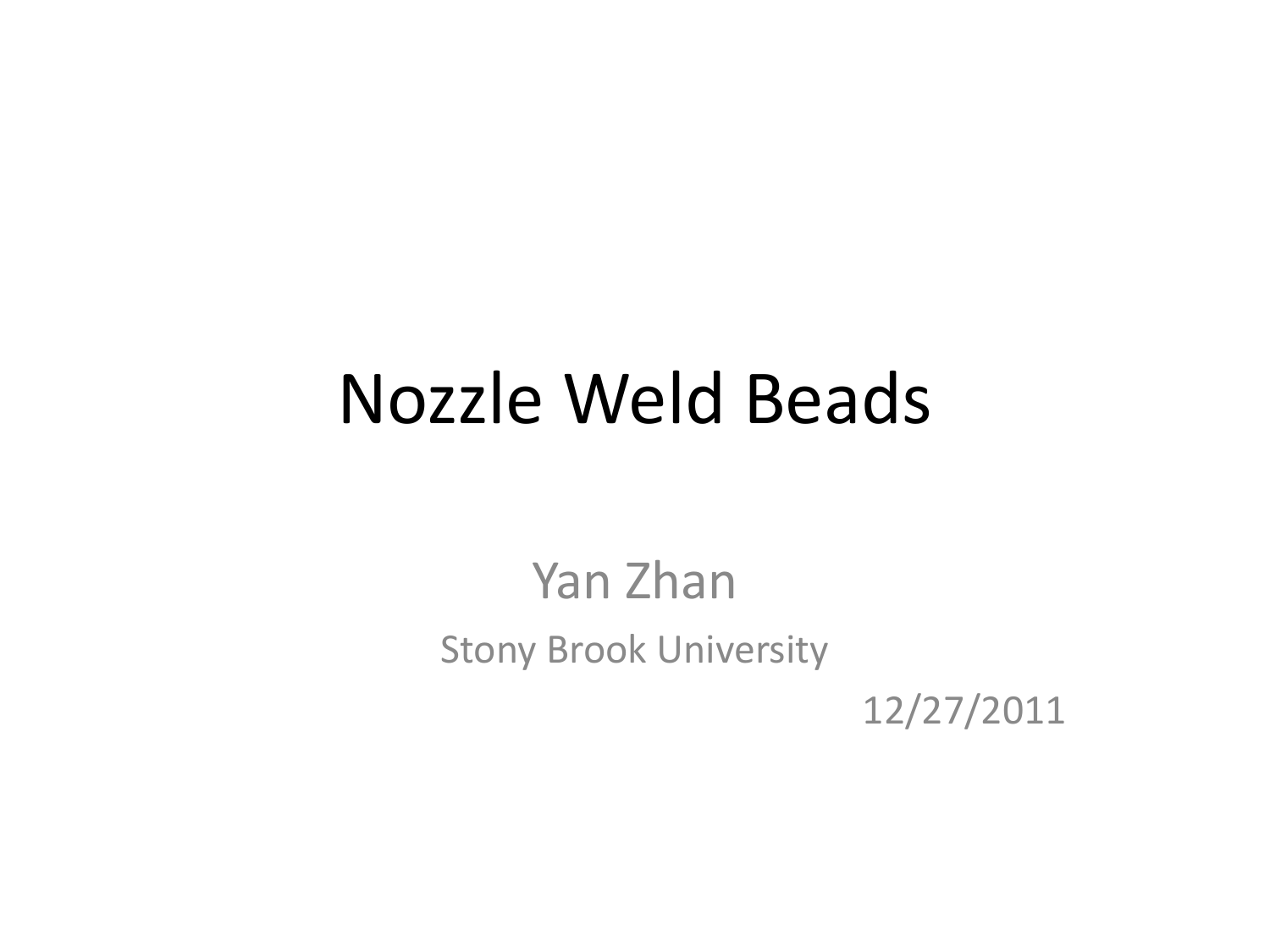#### Location of the Interested Weld



Location of interests: welded-joint between items 2 and 3; item 2: Ti-6Al-4V; item 3: Ti Grade 2.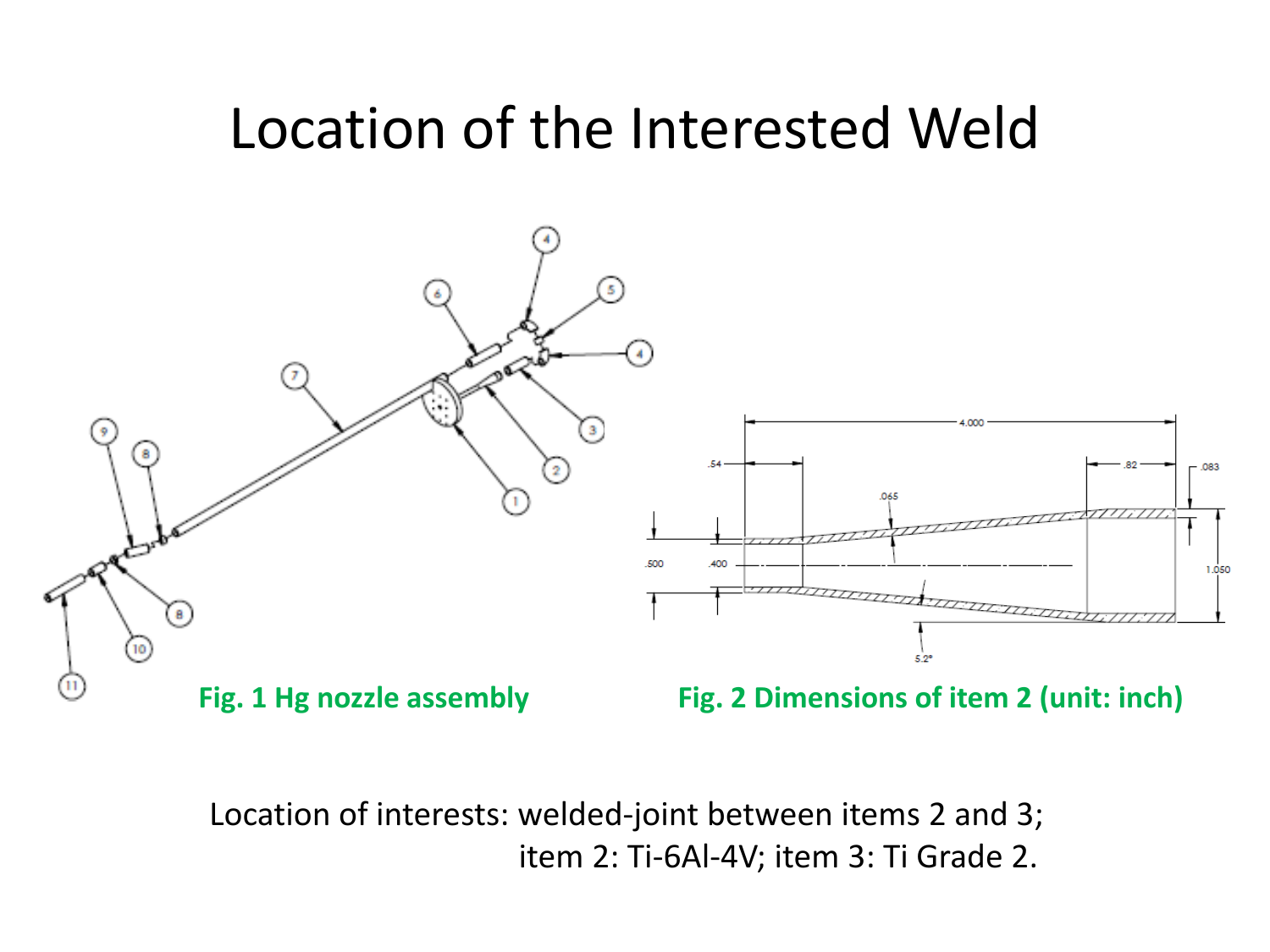## Surface Topology of the Weld Bead

- To understand the effect of bead geometry on the turbulence level of the flow at pipe exit.
	- Flat surface is a crude assumption
	- Start with a symmetric torus geometry
		- Circular axis is the nominal line of the weld
		- Major radius = 0.884"
		- Minor radius =  $1/16"$
	- Incorporate variations that were desired
		- Cut azimuthal sections out of the torus, leaving, for example only 30 $^{\circ}$  of azimuth from  $-15^{\circ}$  to  $+15^{\circ}$  relative to "up"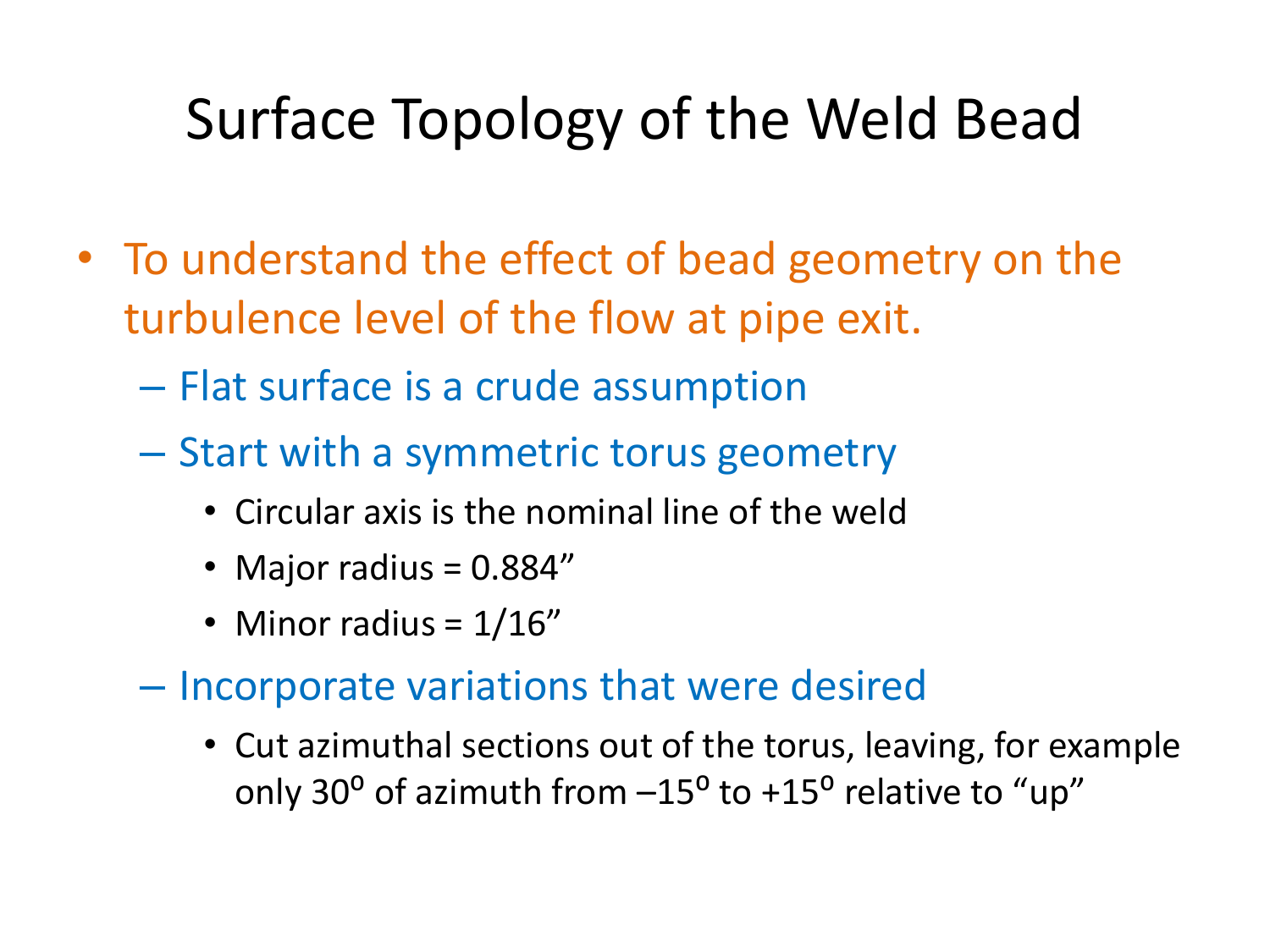## Surface Topology of the Weld Bead --Cont'd



**Fig. 2 Fairly continuous torus weld in the azimuthal direction**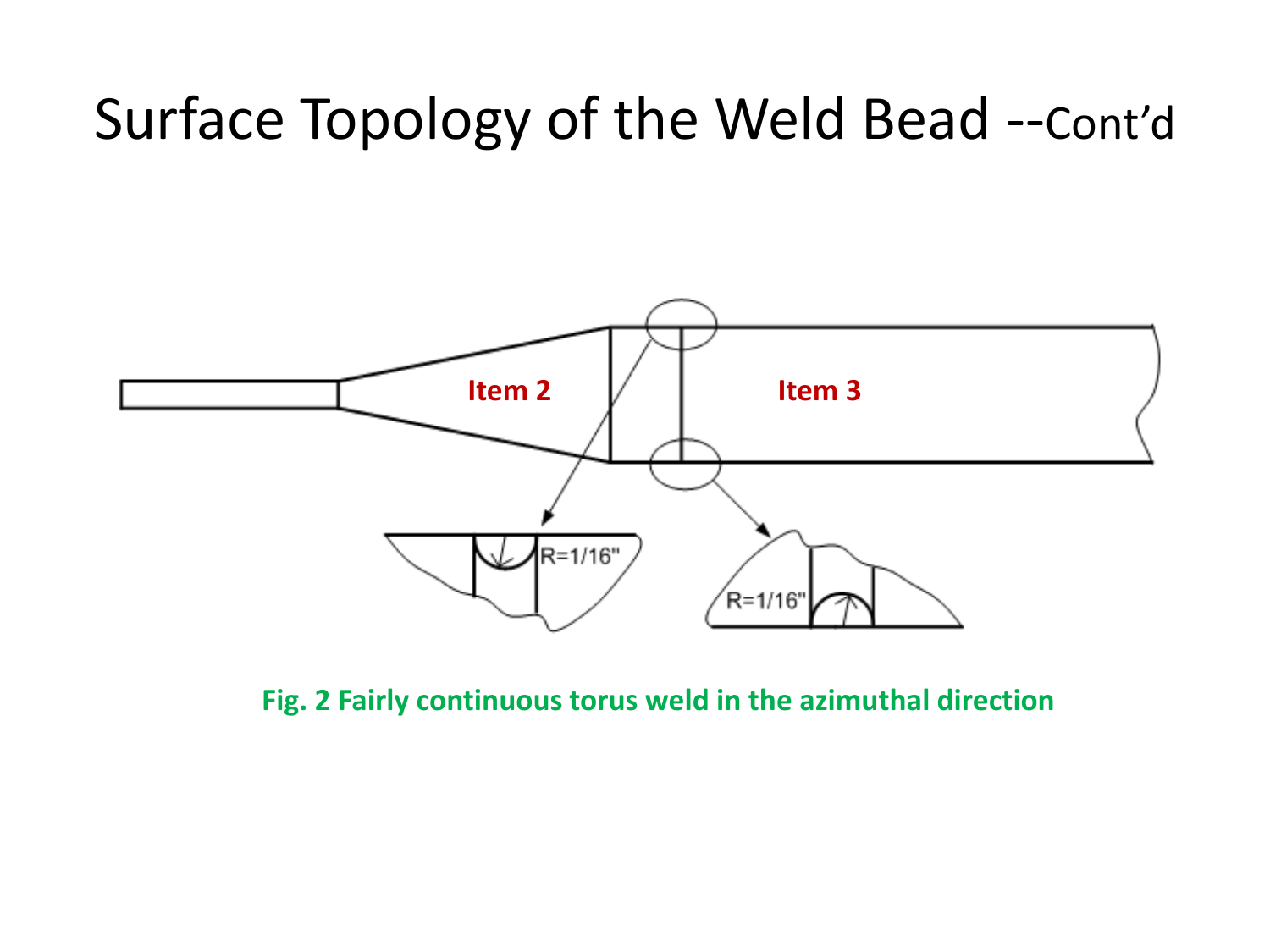## Mesh for the Nozzle with Weld

Re<sub>*u<sub>20</sub>* = 
$$
\frac{u\rho D}{\mu} = \frac{4.136 \times 10^3 \times 0.0224536}{0.8 \times 10^{-3}} = 1.16 \times 10^5
$$
,  
\n $y^+ = \frac{u_* y \rho}{\mu} \Rightarrow y = \frac{y^+ \mu}{u_* \rho}$ , (the first cell height)  
\nwhere *u<sub>\*</sub>* is friction velocity.</sub>

- Mesh required for EWT (Enhanced Wall Treatment)  $-$  y+ < 4 to 5;
	- At least 10 cells within Rey<200;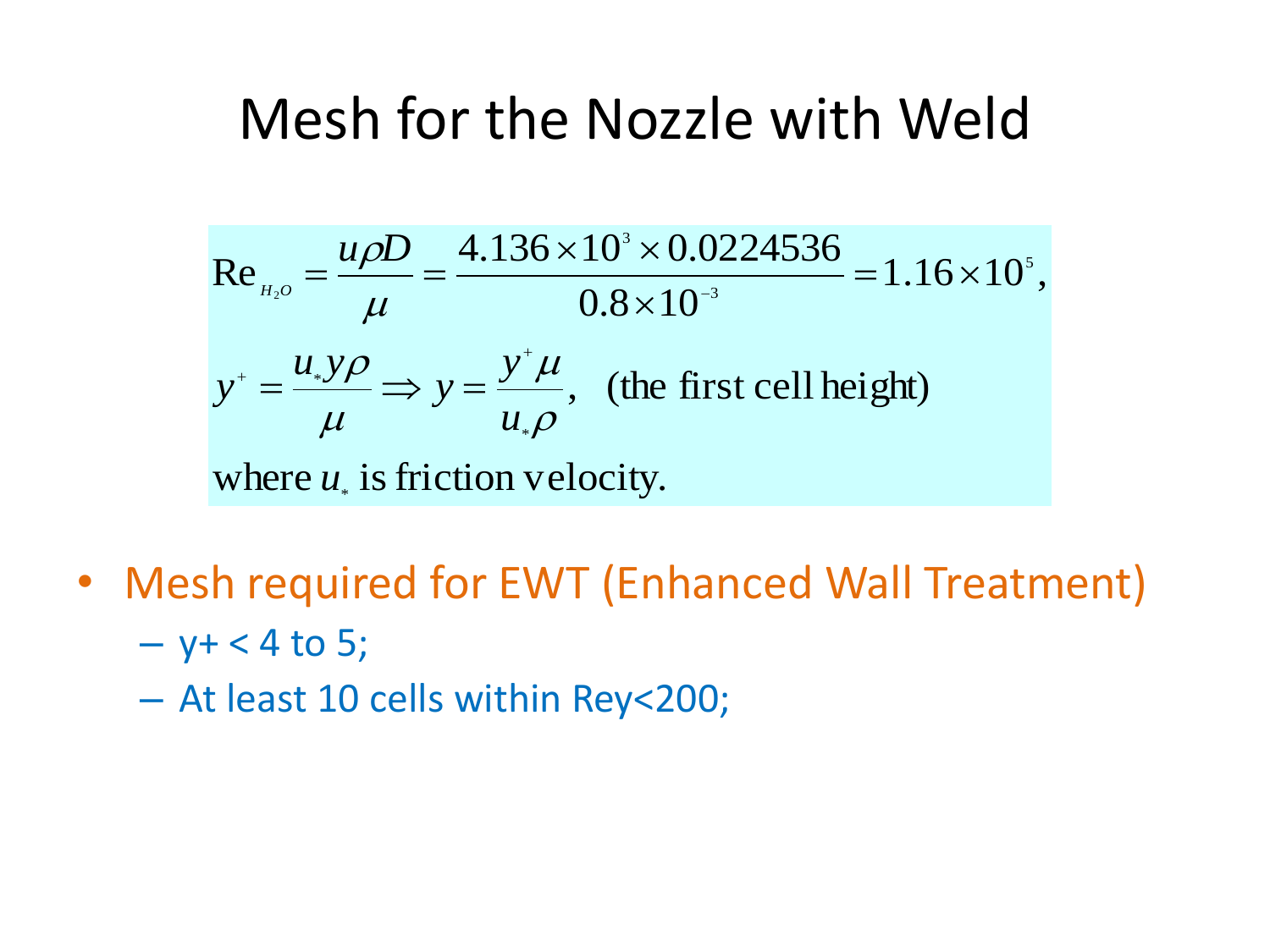## Mesh for the Nozzle with Weld --Cont'd